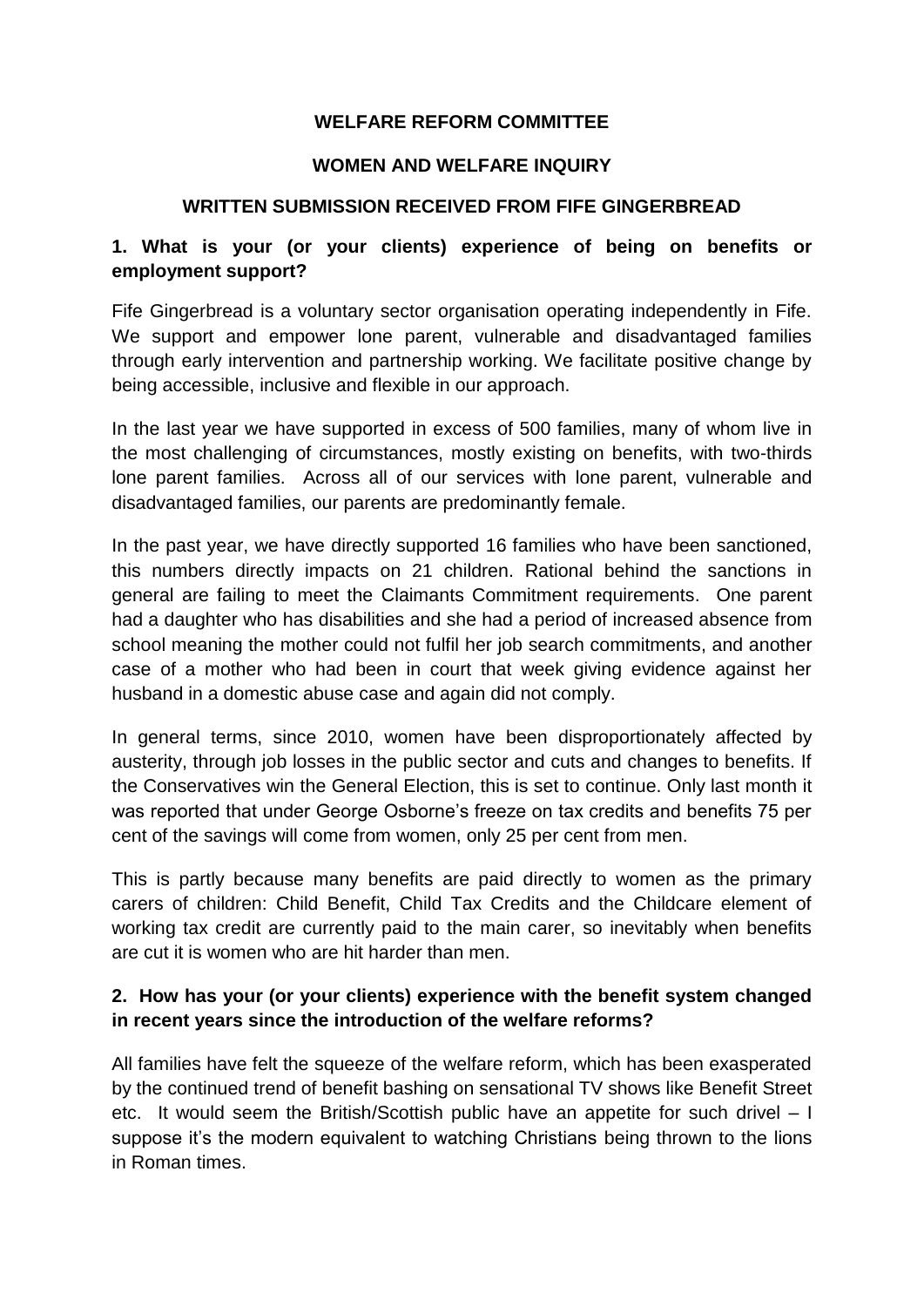So at a time when its acceptable to scoff at families who are struggling to make ends meet and Food banks become an acceptable solution and a normal way of life for so many, people on benefit have to learn to dance to the tune of the many changes. Lone parents shipped onto JSA and agree to Claimant Commitments that are ridiculous, for example there is a basic expectance for the lone parent to travel 90 minutes each way to a part time job on minimum wage – the equivalent of traveling from Fife to Glasgow.

The focus of our organisations work **used** to be about supporting parents to access existing services and supporting them to be the best parent that they could be – being a parent was then considered to be a valuable role.

Today, we all know the importance of good parenting as well as a sound, safe, secure and reliable environment to bring up children. The Scottish Government has invested millions in the Early Years Collaborative and implementing GIRFEC, yet our welfare system is working directly against the principles that drive these initiatives. Children don't know if they will eat at the next meal time – so where does that fit with SHANNARI indicators? This is an impossible environment for our disadvantaged and vulnerable families to live in far less focus on nurture and provide good parenting to their children.

So our organisational role has stepped into a new world, and not a better world. One where we are very much about ensuring they can feed and nourish their children, keep a roof over their head - the very basic needs in life - before we can even begin to work with them on building their capacity as parents and thereby become positive contributors to their local communities.

# **3. Are there any challenges involved in being in receipt of your (your clients) particular benefits?**

We have testimonies from many parents in relation to JSA and the relentless regime:

*"I have been degraded, labelled as lazy, forced to go to food banks and depend on Charity…. Taking the dignity from anyone has to be the worst part"* 

*"We have all to respect the advisors in the job centres (clearly marked with posters) yet we are not treated with the same respect…"*

*"If I had a choice I'd be working … it's important not to feel like a beggar… and left in tears because we can't feed ourselves or keep ourselves warm"*

*"Unfair sanctions –with no apology for degrading a lone parent… kids ashamed of their mother…"*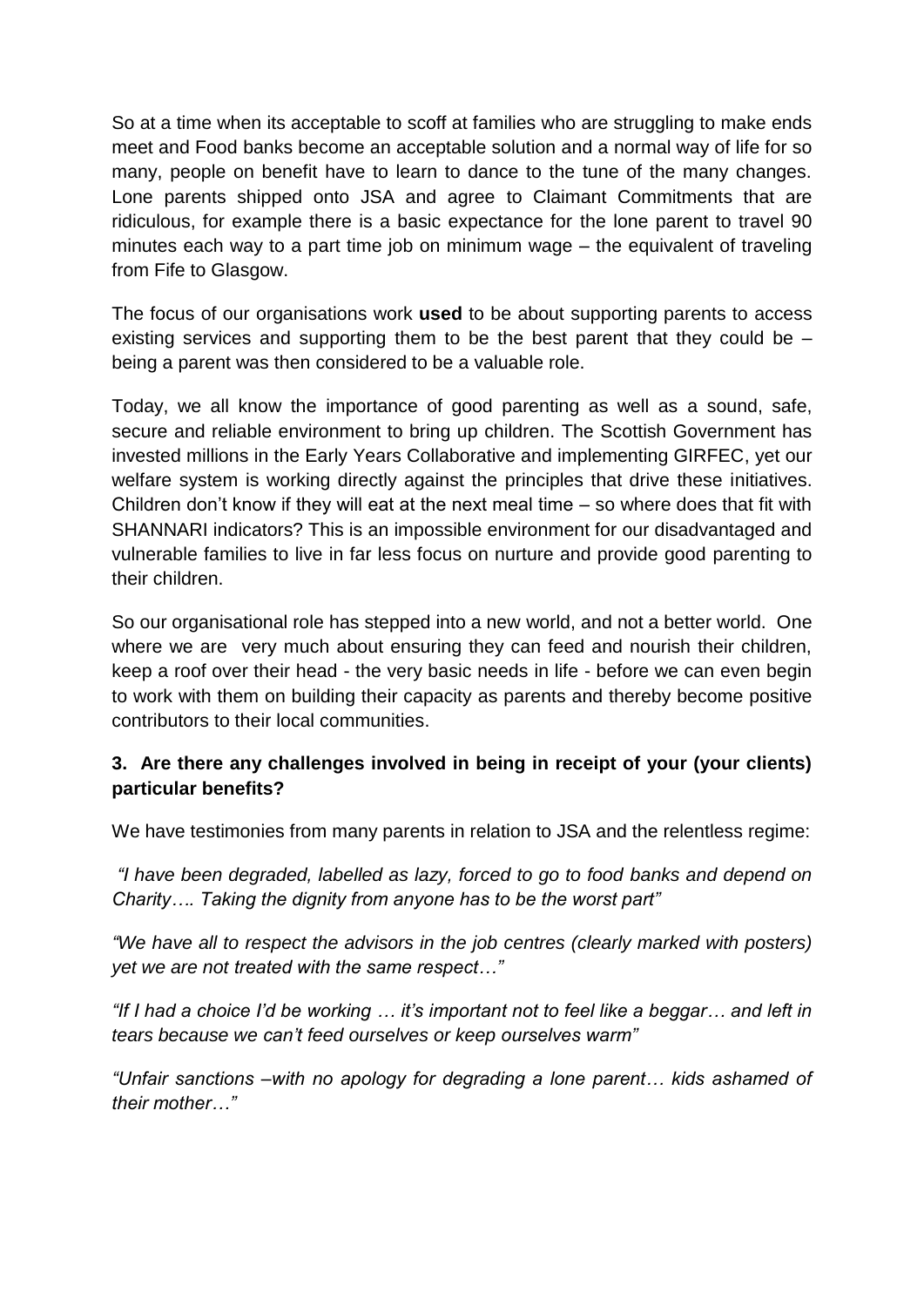Women are more likely to be in a low paid job, and the increasing numbers of low paid, part time, zero-hours jobs which have characterised our economic 'recovery' do nothing to help their situation.

However, what is of main concern to us is the fact that under Universal Credit, all household benefits will be paid to one individual, into one bank account, meaning that women who stay at home or work part-time may lose all independent income, while their partner becomes the main 'breadwinner'. Concentrating all the financial resources and power in the hands of one person in a household is very worrying. Less household income could be spent on children as women are more likely to spend money on children's needs than men.

In February 2015 Parliament's Joint Committee on Human Rights published a report that said Universal Credit could leave women more vulnerable to domestic abuse, exposing them to financial control – a coercive form of domestic abuse in which men limit their partners' access to money.

Non-physical forms of domestic violence, such as financial and emotional abuse can be part of this ongoing tyranny of abusive and controlling behaviour and in most cases women experience years of different kinds of abuse before they feel able to seek help. It's therefore essential that the Government act to minimise the risks of financial abuse when introducing Universal Credit.

# **4. What would be your priorities for change when certain benefits / elements of employment support are devolved to Scotland?**

## **Removal of sanctions**

Families who are living on benefits have no Plan B to fall back on and can barely survive through day to day expenses; they have no resources to deal with any unexpected expense or punitive gap in benefits. Resources would be better directed in a more positive investment to proactively support families to build their capacity and a better life for themselves. The current model of Job Centre Plus doesn't have a people centred approach and does little to support people into the right work for them.

# **5. Do you have any suggestions of practical improvements that you would like to see when certain benefits / elements of employment support are under Scottish control?**

## **Work against stigma:**

Tighter controls on media portrayal – In Scotland in 2015 it is not acceptable to be racist, homophobic or bigoted so why should we think it is acceptable to portray vulnerable families living in poverty as some sort of 'circus entertainment'. Benefit bashing and the vilification of lone parents is fuelled by adverse TV and media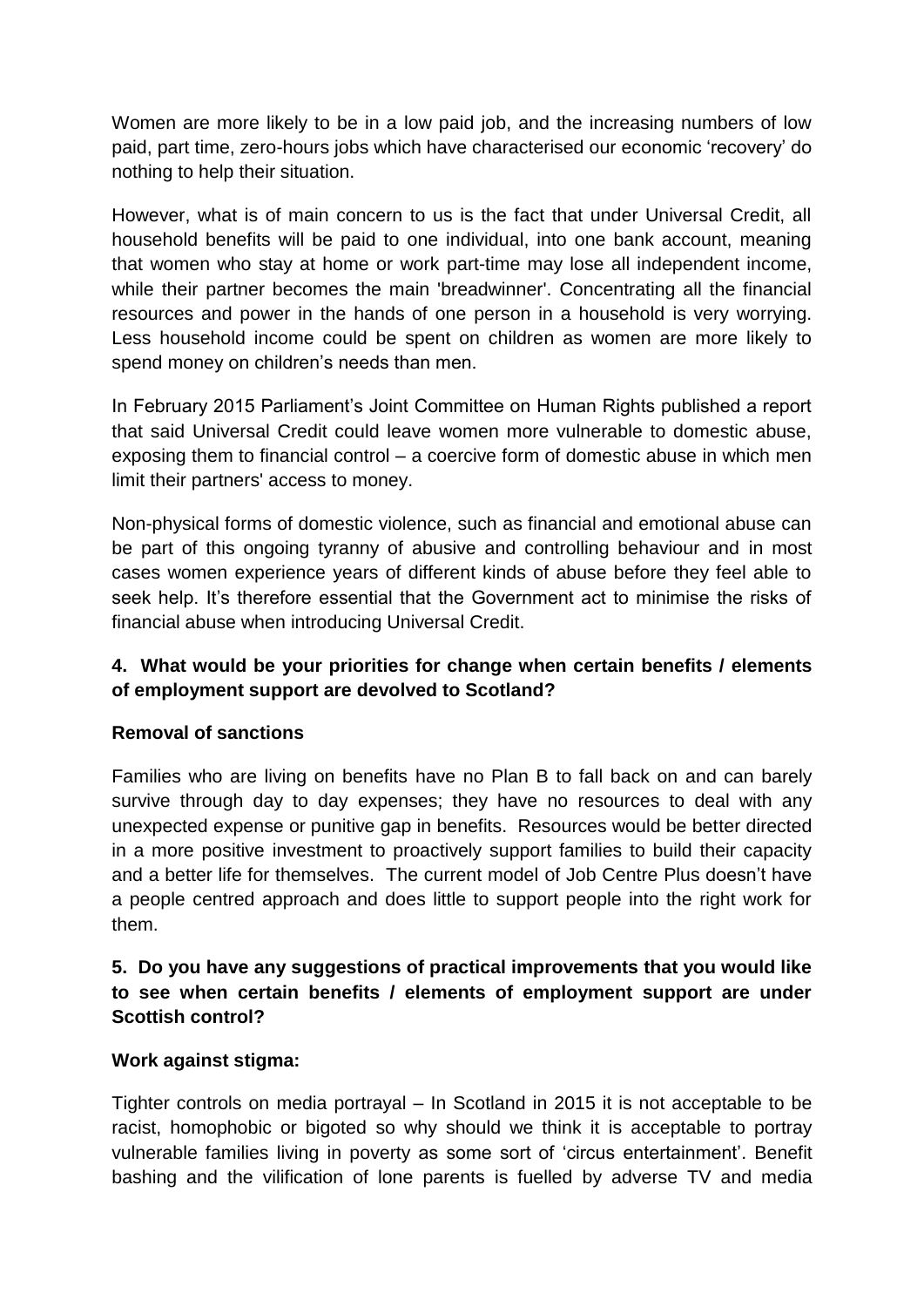portrayal. This kind of activity results in many 'mainstream' and 'normal' people within the general public making ill-informed sweeping judgements based purely on this sort of sensationalised media coverage. This serves as nothing more than propaganda and isolates and damages not only the families concerned, but all who are on benefits are branded as some sort of 'underclass.'

Resources would be better served supporting families to have a better life and would make far better TV, should the broadcaster's feel they would have a gap in their schedules they could be encouraged to support and sponsor this activity - which would be far more productive to the families and the local community than the current divisive and damaging trend.

Much has been done in terms of campaigns in recent years to change the public's perceptions and raise awareness. Previous blights on Scotland have been addressed by campaigns on domestic abuse, smoking in public places, bigotry and racism. We would like to see a national drive to change the culture of it being perfectly acceptable to be 'a walk away parent.'

A campaign is needed to raise awareness about the changes in Child Maintenance and the move over to 'family agreements'. New claimants who cannot agree this means the burden is on the parent who have the children to pay for a service and both parents are penalised in monthly charges for the privilege of using the service.

The (Westminster) Government claim the driver is to change behaviours and all parents should invest in their children both emotionally and financially, for life, irrespective of parents' relationship breakdown. In our view, this is totally in line with the message we should be giving, but a cultural change requires some real backing and drive, publicity and a long running campaign behind it in order to effect real change.

The Scottish Government have a real opportunity here to do some positive work behind this change and take advantage of an opportunity to change perceptions and lift lone parents and their children out of poverty.

We have years of experience of challenging the stigma that marks lone parents. They are the ones who should be applauded as they are the ones who have taken full responsibility for their children whilst partners too often walk away and start a new life with no baggage or sense of shame.

Lone parents have suffered the hardships of poverty and negative image for too long and its time this injustice was stopped. In fact, it should be reversed and we should applaud them for their sacrifices and efforts.